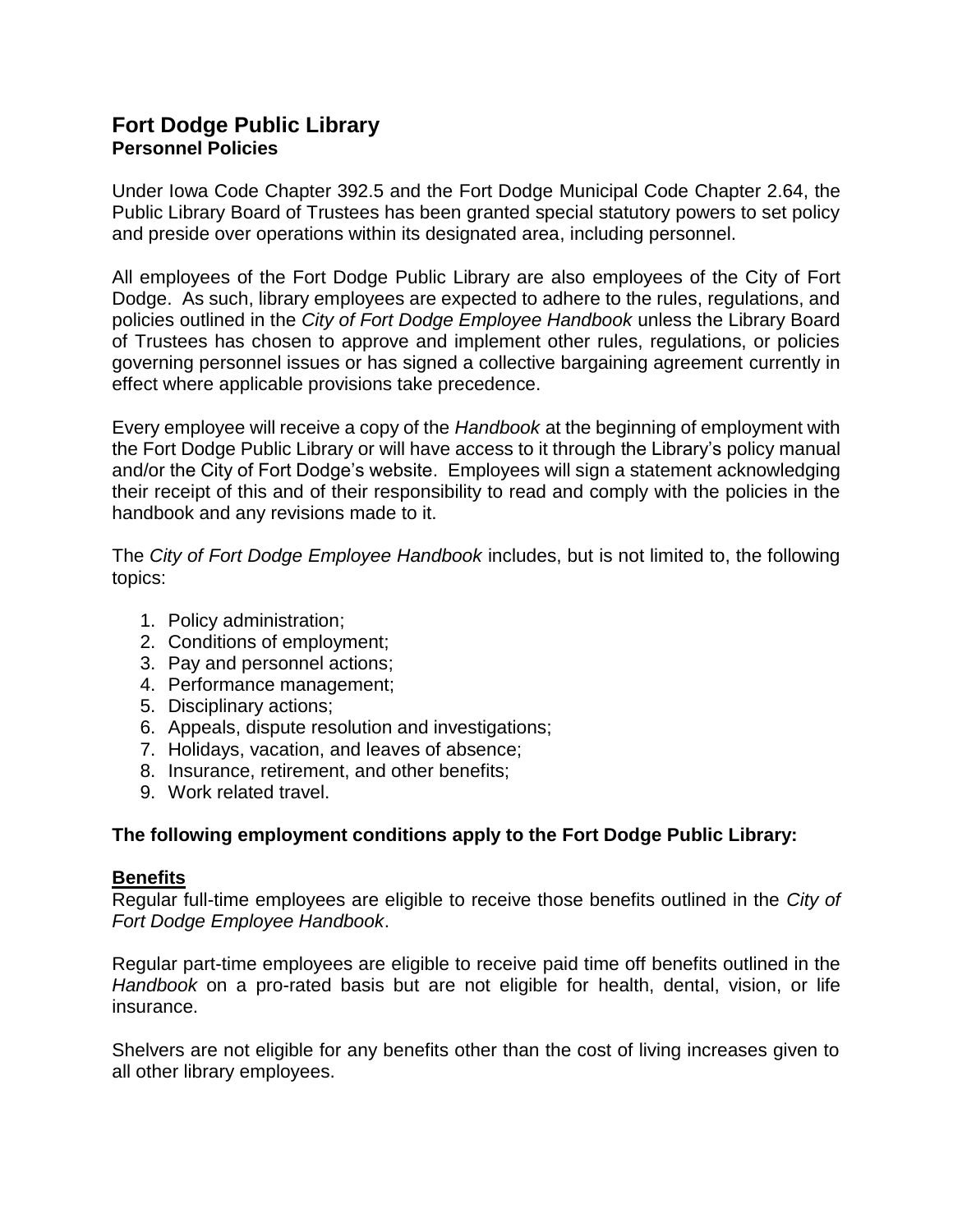# **Hours of Operation and Work Schedules**

The library's current hours of operation (open to the public) are:

| Monday:   | $9:00$ a.m. $-8:00$ p.m.         |
|-----------|----------------------------------|
| Tuesday:  | $9:00$ a.m. $-8:00$ p.m.         |
|           | Wednesday: 9:00 a.m. - 5:30 p.m. |
| Thursday: | $9:00$ a.m. $-5:30$ p.m.         |
| Friday:   | $9:00$ a.m. $-5:30$ p.m.         |
| Saturday: | $9:00$ a.m. $-1:00$ p.m.         |

The normal working schedule for library employees will be on the basis of a total of forty (40) hours per week, eight (8) hours per day. Full and part-time exempt, non-exempt and bargaining unit employees may be required to work evenings and Saturdays on a regular basis.

# **Holidays**

The library will observe and grant regular employees the same eight and a half (8.5) paid holidays that are identified in the City of Fort Dodge Employee Handbook, Section 7-1.A. City observed holidays include the following:

New Year's Day Presidents' Day Memorial Day Independence Day Labor Day Veterans Day Thanksgiving Day Christmas Eve 1/2 Day Christmas Day

In addition, two and a half (2.5) personal holidays will be granted to regular library employees, unless otherwise specified in a collective bargaining agreement. Personal holiday time may be taken at the employee's discretion with the approval of the Library Director or their immediate supervisor. Personal holiday hours not used by the end of the calendar year will not roll over to the following year; those hours will be eliminated.

The following also apply:

- When a holiday falls on a Sunday, it will be observed on Monday.
- When a holiday falls on a Tuesday or Wednesday, the Library will close at 5:30 p.m. the preceding evening.
- The library will be closed on the Saturdays of Memorial Day and Labor Day weekends.
- When a holiday falls on a Saturday, the Board may choose to close both the preceding Friday and that Saturday.